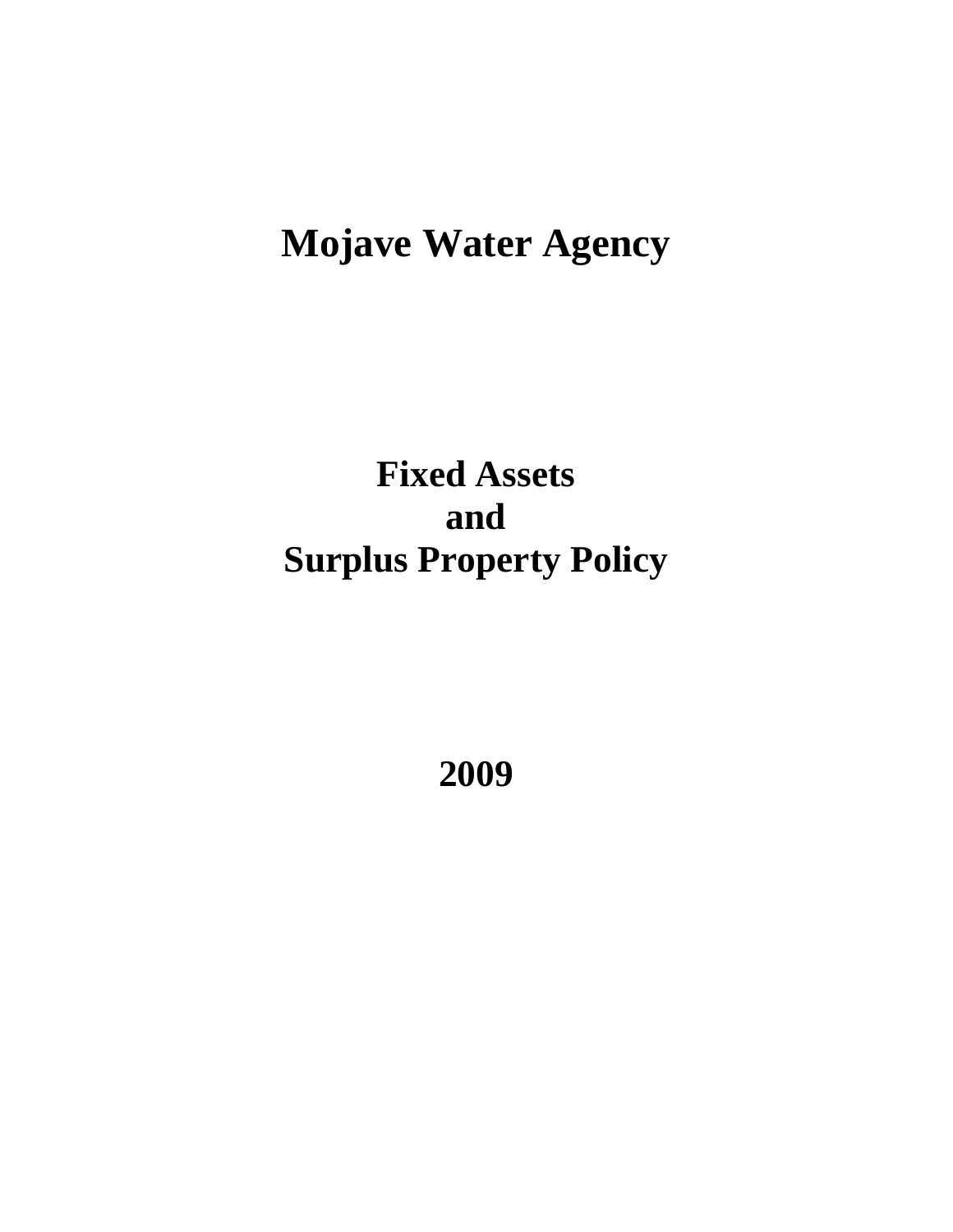## **Table of Contents**

| 1.0 |                                                                        |  |
|-----|------------------------------------------------------------------------|--|
| 2.0 |                                                                        |  |
| 3.0 |                                                                        |  |
| 3.1 |                                                                        |  |
| 3.2 | Tagging                                                                |  |
| 3.3 | Transferring General Fixed Assets to Another Department or Location  5 |  |
| 3.4 |                                                                        |  |
| 3.5 |                                                                        |  |
| 3.6 |                                                                        |  |
| 3.7 |                                                                        |  |
| 4.0 |                                                                        |  |
| 4.1 |                                                                        |  |
| 4.2 |                                                                        |  |
| 5.0 |                                                                        |  |
| 5.1 |                                                                        |  |
| 5.2 |                                                                        |  |
|     |                                                                        |  |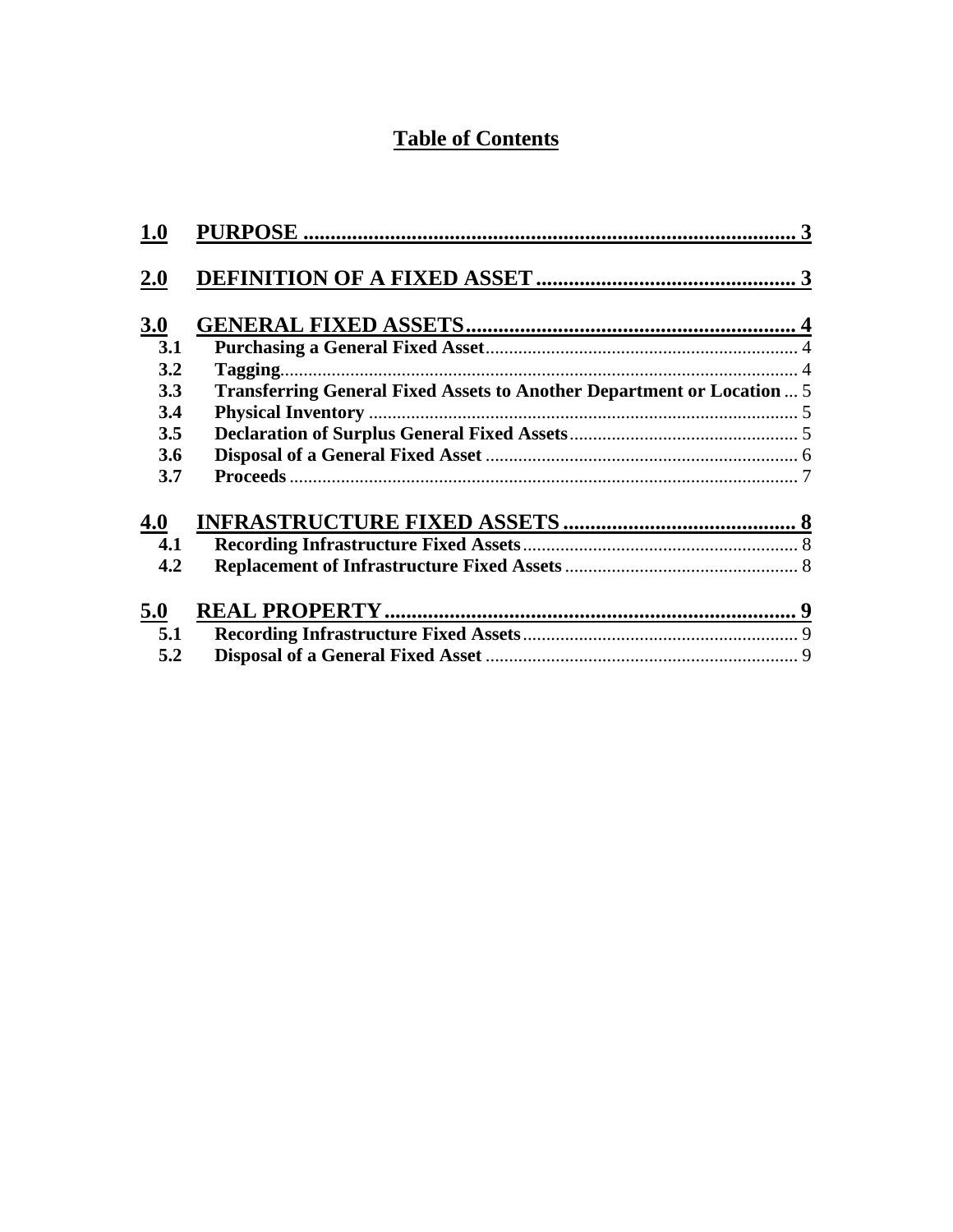# **Mojave Water Agency**

### **Fixed Assets and Surplus Property Policy**

#### **1.0 PURPOSE**

The purpose of this policy is to ensure adequate control and appropriate use of Agency "fixed assets." The procedures are intended to define fixed assets and to establish guidelines for their budgeting, purchase, use, accountancy, logging, inventory, transferring and disposal.

It is the policy of the Mojave Water Agency that fixed assets be properly accounted for and used for appropriate Agency uses. It is the responsibility of the Finance Department to ensure fixed assets will be tagged whenever feasible, inventoried on a regular basis, and accounted for by fund and asset category. It is the responsibility of Agency staff to ensure that proper budgeting and purchasing guidelines are followed, and to ensure that fixed assets are adequately controlled and used for appropriate Agency purposes.

#### **2.0 DEFINITION OF A FIXED ASSET**

Generally, there are three types of fixed assets. They are:

1. **Infrastructure Fixed Asset** – As defined by GASB 34, these are "long-lived capital assets that normally are stationary in nature and normally can be preserved for a significantly greater number of years than most capital assets." As defined in this policy, they shall be infrastructure assets, such as pipeline, with a cost greater than fifty thousand dollars (\$50,000) and a useful life of at least twenty (20) years. Repair of assets do not qualify as a Fixed Asset regardless of the dollar amount, but rather as a maintenance item to be expensed. Where federal funds are used for the acquisition of Infrastructure Fixed Assets, the capitalization threshold will be the then current federal maximum, currently five thousand dollars (\$5,000).

Infrastructure projects will only be capitalized if they meet one of the following criteria:

- I. The project is creating a new asset for the system
- II. The project significantly increases the functionality of the system or a component of the system.
- III.The project significantly extends the useful life of an asset beyond what was originally established as the estimated useful life for that asset.

Certain activities budgeted as capital projects will be expensed as repair and maintenance expenses if they meet any one of the following criteria: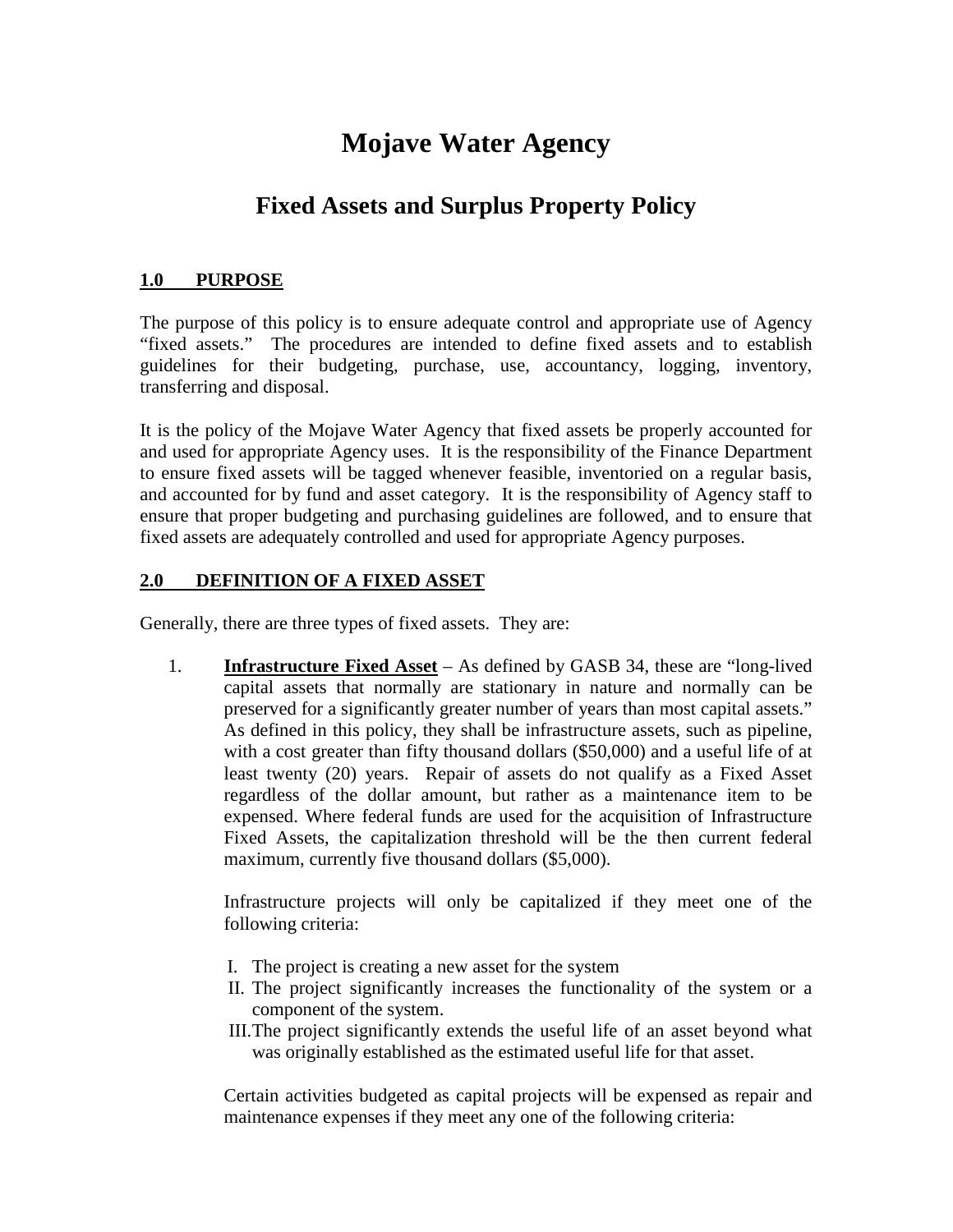- I. The activity is performed on a regular recurring basis to keep Agency assets in their normal operating condition during their originally established useful life.
- II. A repair activity that restores an asset to its original condition.
- 2. **General Fixed Assets** These are personal property assets that can generally be moved around and have a cost greater than five thousand dollars (\$5,000) and a useful life of more than five (5) years.
- 3. **Real Property** This includes land, structures, easements and any improvements to the land and the structures with a cost of fifty thousand dollars (\$50,000) and a useful life of at least twenty (20) years. However, where federal funds are used for the acquisition of this type of asset the capitalization threshold will be the then current federal maximum, currently five thousand dollars (\$5,000). Easements acquired with a lower cost value may be added to the total project cost in the Infrastructure Fixed Asset.

The capitalization thresholds above will not be applied to individual units of capital assets. For example, ten desks purchased through a single purchase order each costing \$1,000 will not qualify for capitalization even though the total cost of \$10,000 exceeds the capitalization threshold. In addition, the threshold will generally not be applied to components of capital assets.

Contributed assets will be recorded at the estimated fair market value at the time of contribution.

#### **3.0 GENERAL FIXED ASSETS**

#### **3.1 Purchasing a General Fixed Asset**

When purchasing a General Fixed Asset, follow the procedures set forth in the Purchasing Policy. Include on the purchase order/requisition the location of the asset being purchased.

The requested asset should have already been included in the current year's budget and should be verified prior to purchase. If the General Fixed Asset is not in the budget, you must contact the Finance Department to determine appropriate action.

#### **3.2 Tagging**

The Finance Department, with assistance from the other departments, will be responsible for tagging General Fixed Assets.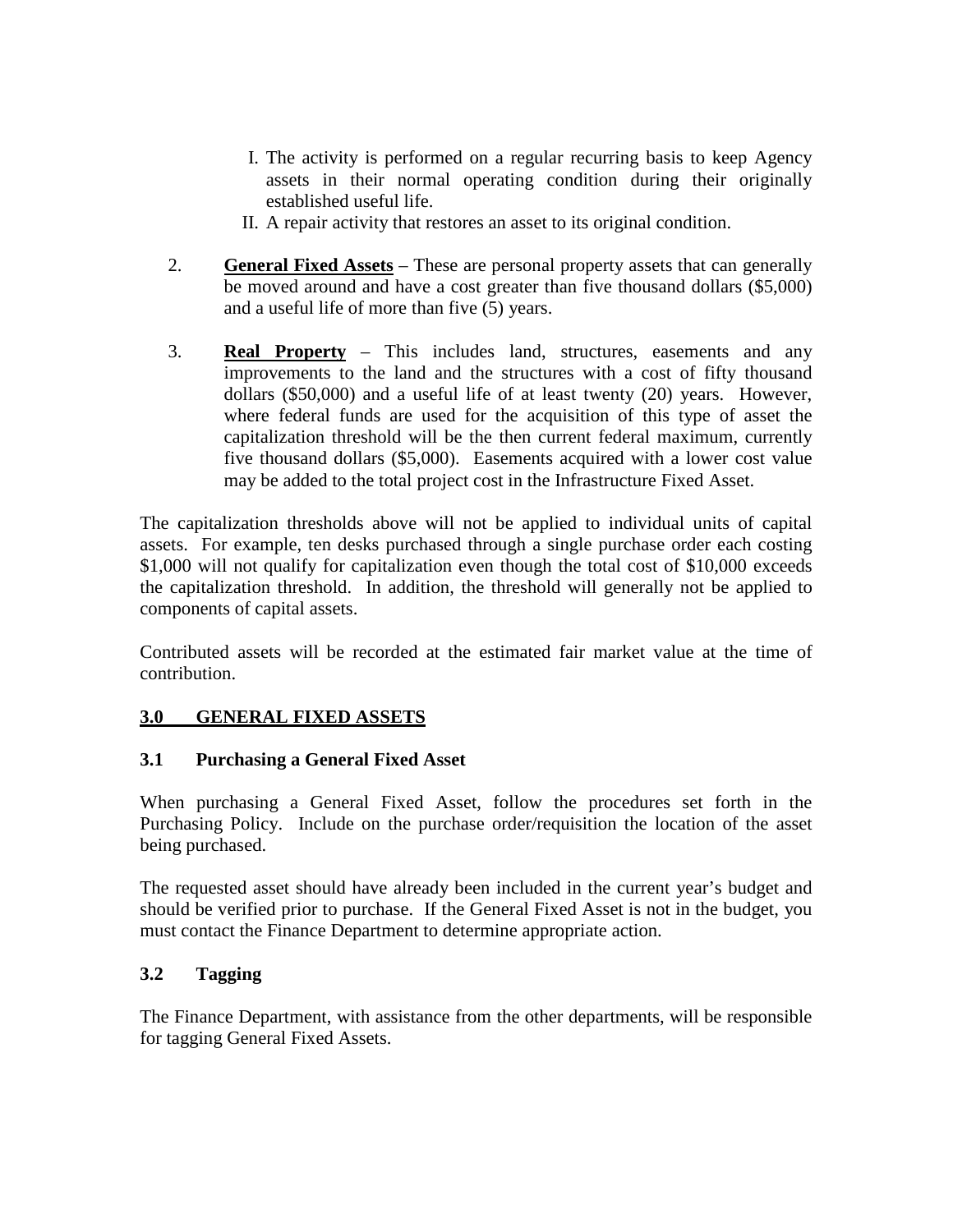#### Why Tag An Asset

- To provide accountability for the assets, ensuring the asset assigned to a department is controlled and accounted for by a specific department/person
- To support inventory control
- To provide auditors with a mechanism to verify the Agency's control of capital assets and to provide an accurate account of the Agency's capital expenditures

#### Should The Asset Be Tagged

- Yes, if cost of asset is greater than \$5,000 and useful life is greater than 5 years
- Yes, if it is physically possible/practical to tag and meets the dollar and life guidelines
- Yes, if it is an asset that is handled frequently, has a high cost, and/or is likely to be stolen
- Yes, if the asset needs to be controlled due to high incidence of theft/misplacement/ borrowing
- Generally no, if the asset cost is less than \$5,000 and will be used up in less than 5 years.

#### **3.3 Transferring General Fixed Assets to Another Department or Location**

Assets are often transferred to another department or location as needed for efficient operations. A Fixed Asset Disposition Form should be completed for each asset that is moved from one department or location to another. The completed form is forwarded to the Finance Department. The locations codes will then be updated in the Fixed Asset database. Assets are transferred at value.

#### **3.4 Physical Inventory**

Agency wide physical inventory will be completed not less than bi-annually.

An Inventory list of all equipment assets shall be distributed to each department to verify the assets they have purchased or have received in transfer to their department. The results of the inventory shall be compared to the Fixed Asset System and any differences shall be reconciled by the appropriate departmental personnel and the Finance Department. Assets not identified, i.e, lost, missing, or stolen, will require a separate written explanation from the Department responsible for the asset. In addition, Finance will periodically audit, or verify, the inventory of assets.

#### **3.5 Declaration of Surplus General Fixed Assets**

Surplus General Fixed Assets can be sold, transferred, recycled, donated, or disposed of as junk. The term "Surplus Property" shall mean any General Fixed Asset that is no longer needed or useable by the holding department. Each department shall periodically review their equipment and inventory, and complete a Fixed Asset Disposition Form for each fixed asset deemed surplus. The completed form shall be submitted to the Finance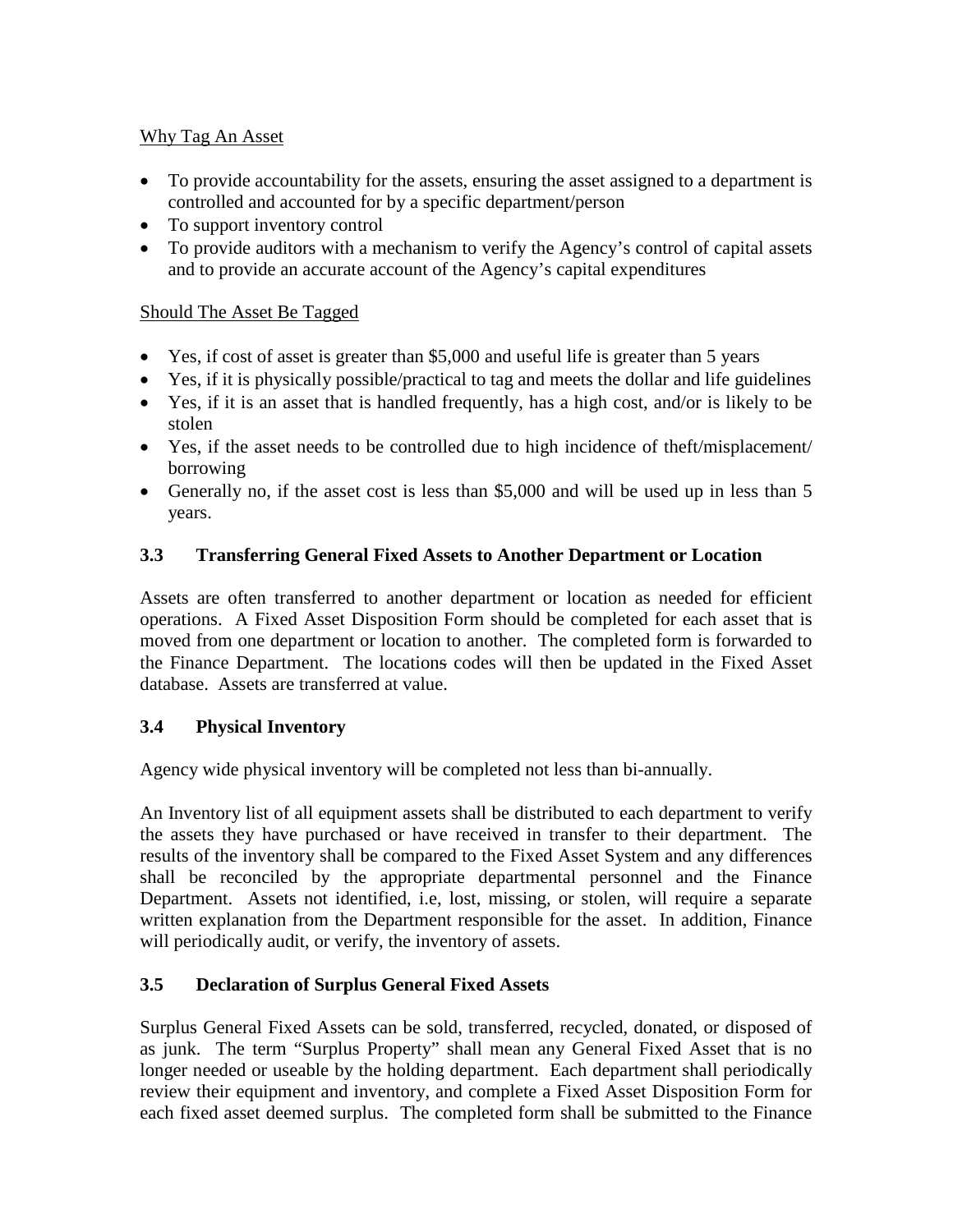Department. If another department is able to use an item that has been submitted as surplus, that asset will be transferred to that department, at value, and the item will no longer be considered surplus (see section above "Transferring Assets to Another Department or Location".

*Temporary Storage of Surplus Property:* The Agency has limited storage capacity for surplus property. Because of the limited nature of the space, it may be necessary for departments to retain surplus property until the auction or bid sale date. Arrangements for storage, security, and accountability of the assets while in storage will remain the responsibility of the Department disposing of the assets. For all items moved to temporary storage, the departments are responsible for completing the Fixed Asset Disposition Form(s) and forwarding the form(s) to the Finance Department. This will provide notification of an item's availability for re-deployment, disposal or auction.

*Disposal Process:* Prior to disposal of any surplus property, each department will complete a Fixed Asset Disposition Form. This form is to be approved by signature of Agency staff responsible for the department that is responsible for the asset being deleted. The form is to be forwarded to the Finance Department. Once approved by the Chief Financial Officer, the asset will be deemed to be surplus and eligible for disposal.

#### **3.6 Disposal of a General Fixed Asset**

The Chief Financial Officer is responsible for the disposition of Agency surplus General Fixed Assets.Once the asset has been surplused, the Chief Financial Officer shall determine which of the following methods of disposition to use; careful to avoid any conflict of interest. The priority for disposition shall be in the order listed below.

#### 1. **Trade In**

Property declared as surplus may be offered as a trade-in for credit toward the acquisition of new property. All trade-in offers will be submitted for the review and approval of purchasing. If surplus property is to be applied to a purchase order, the trade-in value shall be itemized on the P.O. The amount charged against the expenditure account will be the value of the purchase before application of the trade-in credit.

#### 2. **Return to Manufacturer**

Surplus property may, when possible, be returned to the manufacturer for buy-back or credit toward the purchase of new property. Forward all documentation to the Finance Department.

#### 3. **Donation**

The Agency may donate usable items with a minimal fair market value (such as outdated computer equipment and furniture) to a registered charitable organization or community organization, for use within the Agency's service area. A letter from the organization, acknowledging receipt of the asset(s), is required.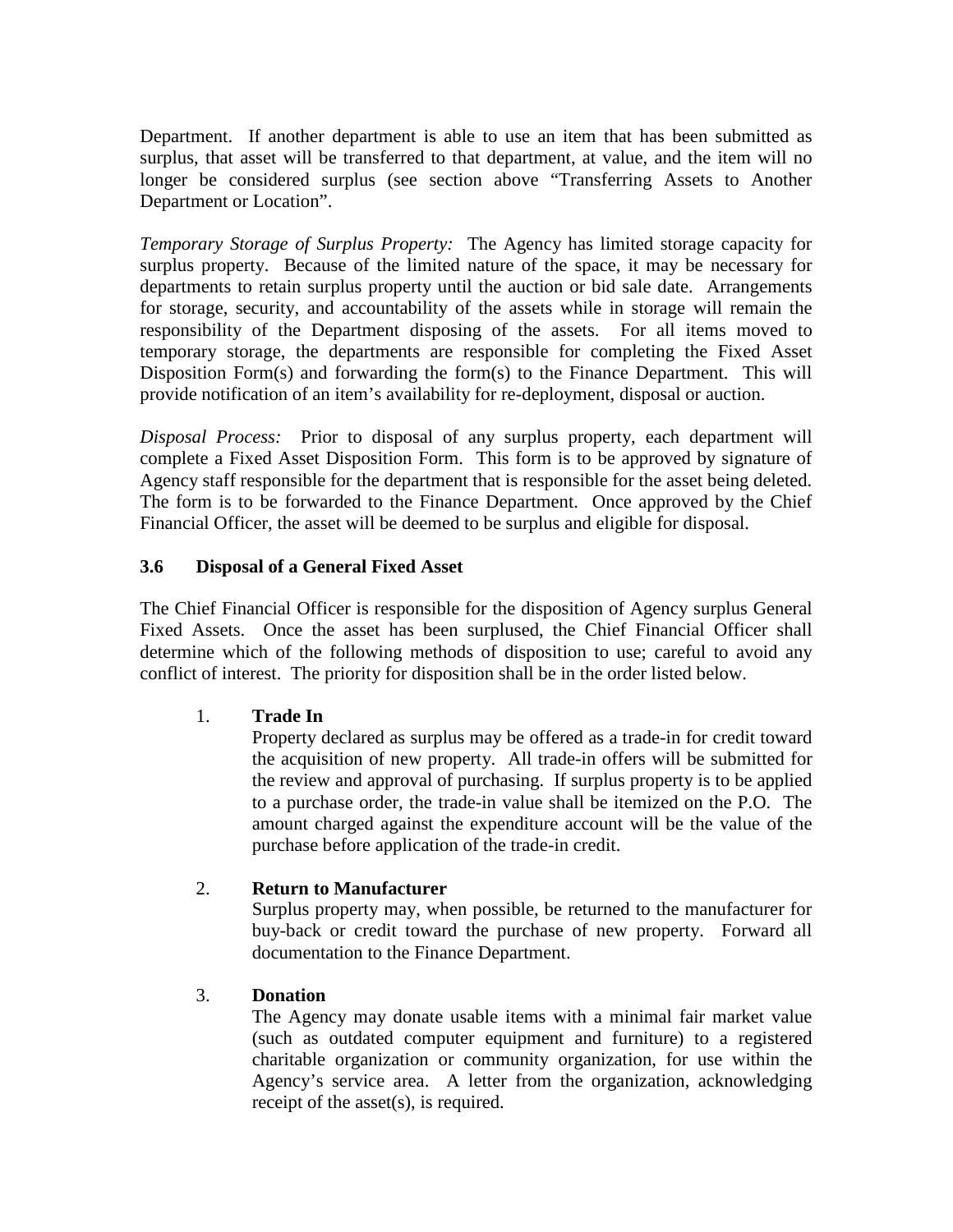#### 4. **Sale**

The Agency may offer surplus property for sale. All surplus property is for sale "as is" and "where is", with no warranty, guarantee, or representation of any kind, expressed or implied, as to the condition, utility or usability of the property offered for sale. State law prohibits public employees from purchasing surplus personal property from their employer (Government Code Section 1090).

A receipt or other proof of disposal, from the outright sale, the contracted auctioneer, licensed scrap dealer, individual buyer, etc. is required and is to be forwarded to the Finance Department.

Appropriate methods of sale are as follows:

- i. **Public Auction –** Surplus property may be sold at public auction. The Agency may contract with a professional auctioneer.
- ii. **Sealed Bids –** Sealed bids may be solicited for the sale of surplus property. Surplus property disposed of in this manner shall be sold to the highest responsible bidder.
- iii. **Selling for Scrap –** Surplus property may be sold as scrap if it is deemed that the value of the raw material exceeds the value of the property as a whole.
- iv. **Negotiated Sale –** Surplus property may be sold outright if it is determined that only one known buyer is available or interested in acquiring the property. Advertisement of the sale must be published in a newspaper for at least two weeks prior to the negotiated sale to ensure no other interested buyers are available.

#### 5. **Disposal**

When the cost of locating a buyer exceeds the estimated sale price of surplus property, the property may be recycled, destroyed or disposed of as junk.

#### **3.7 Proceeds**

The buyer shall pay the Agency by certified check, money order, or in a manner agreeable to the Chief Financial Officer, to the assets being handed over. The Chief Financial Officer shall be authorized to sign bills of sale and any other documents evidencing the transfer of title, by and on behalf of the Agency. Revenue from the sale or trade-in of surplus property shall be returned to the appropriate fund, as determined by the Chief Financial Officer.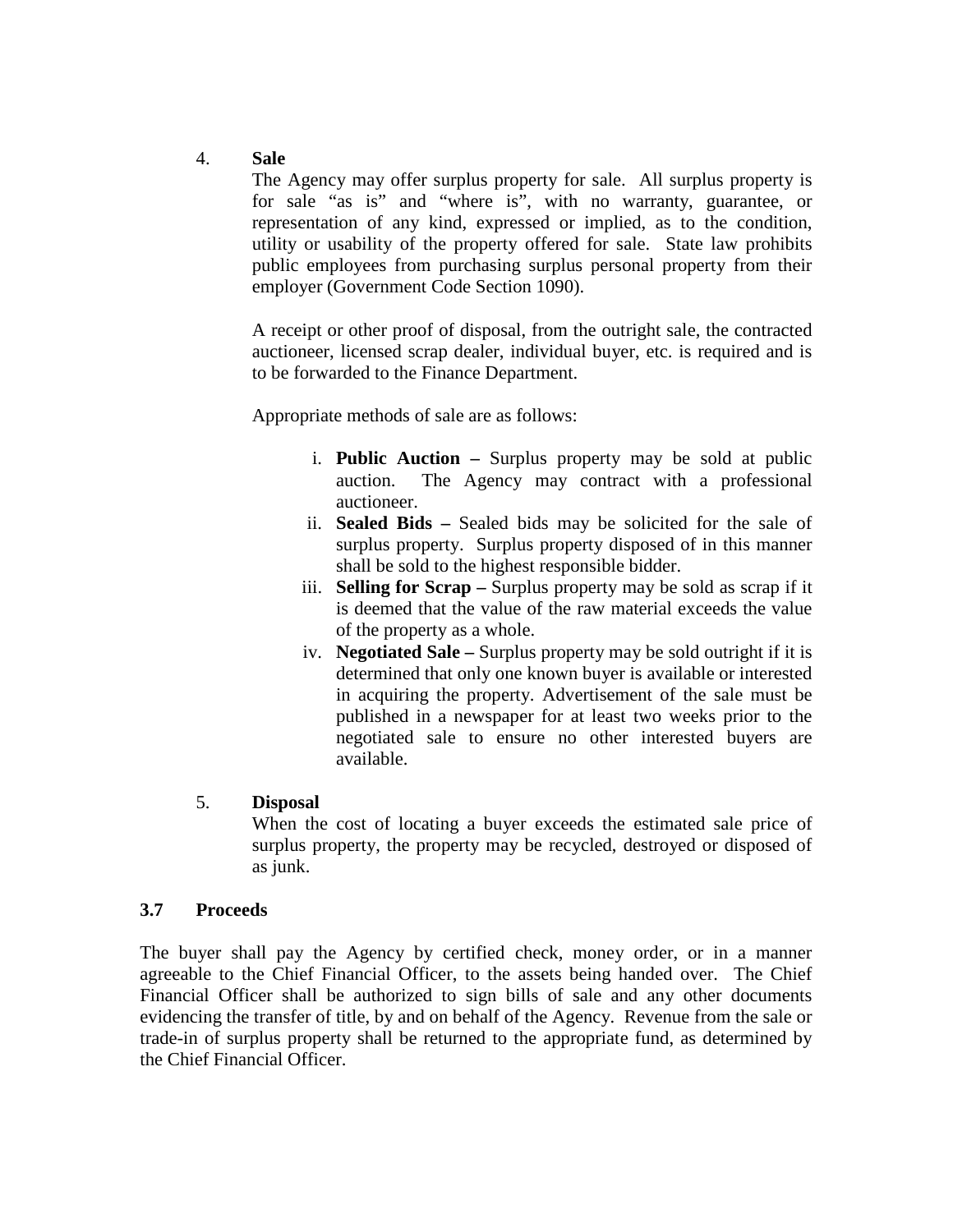#### **4.0 INFRASTRUCTURE FIXED ASSETS**

#### **4.1 Recording Infrastructure Fixed Assets**

Infrastructure Fixed Asset accounting is much different than the purchase of a General Fixed Asset in that the building of infrastructure requires many sources in the designing and building of the asset. All costs associated with the purchase or construction of the infrastructure asset is to be considered when determining whether it meets the capitalization threshold. Associated costs include, but are not limited to, freight and transportation charges, site preparation expenditures, installation charges, professional fees, and legal costs directly attributable to the asset acquisition.

When purchasing items for Infrastructure Fixed Assets, follow the procedures set forth in the Purchasing Policy. Include on the purchase order/requisition as much detail as possible about the project including the project number. Project numbers will be assigned and included in the annual budget. All associated personnel costs will be recorded when entering an employee timesheet.

The requested asset should have already been included in the current year's budget and should be verified prior to purchase. While it is necessary to record certain costs prior to Board approval, such as staff time in preparing bid documents, surveying, legal fees, etc., such costs shall be limited to only those costs necessary to prepare for presentation to the full Board for approval to proceed with the project where the project cost will exceed the General Manager's spending authority, currently \$25,000.

If the Infrastructure Fixed Asset is not in the budget, you must contact Finance to determine the appropriate action that may be necessary to ensure adequate funding for the project.

#### **4.2 Replacement of Infrastructure Fixed Assets**

When infrastructure Fixed Assets are replaced, the original asset will be removed from the Fixed Asset system. If only a portion of the Infrastructure Fixed Asset is replaced, a prorated amount will be removed from the Fixed Asset system. In certain instances, it may be impossible to identify the prorated cost of the original asset. In these instances, the value to be removed from the Fixed Asset system will be calculated as follows:

New infrastructure cost X NPV factor at 2% or;

 $PV = 1/(1+.02)^n$ , where .02 is the discount rate and n equals the number of years since the original fixed asset being replaced was first installed.

Example: A water pipeline was installed and capitalized in 1970 at a total cost of \$1 million, however the Fixed Asset System does not identify the number of lineal feet installed. In 2005, a portion of the pipeline is replaced at a total cost of \$300,000. To determine the amount to remove from the original asset, the calculation would be: